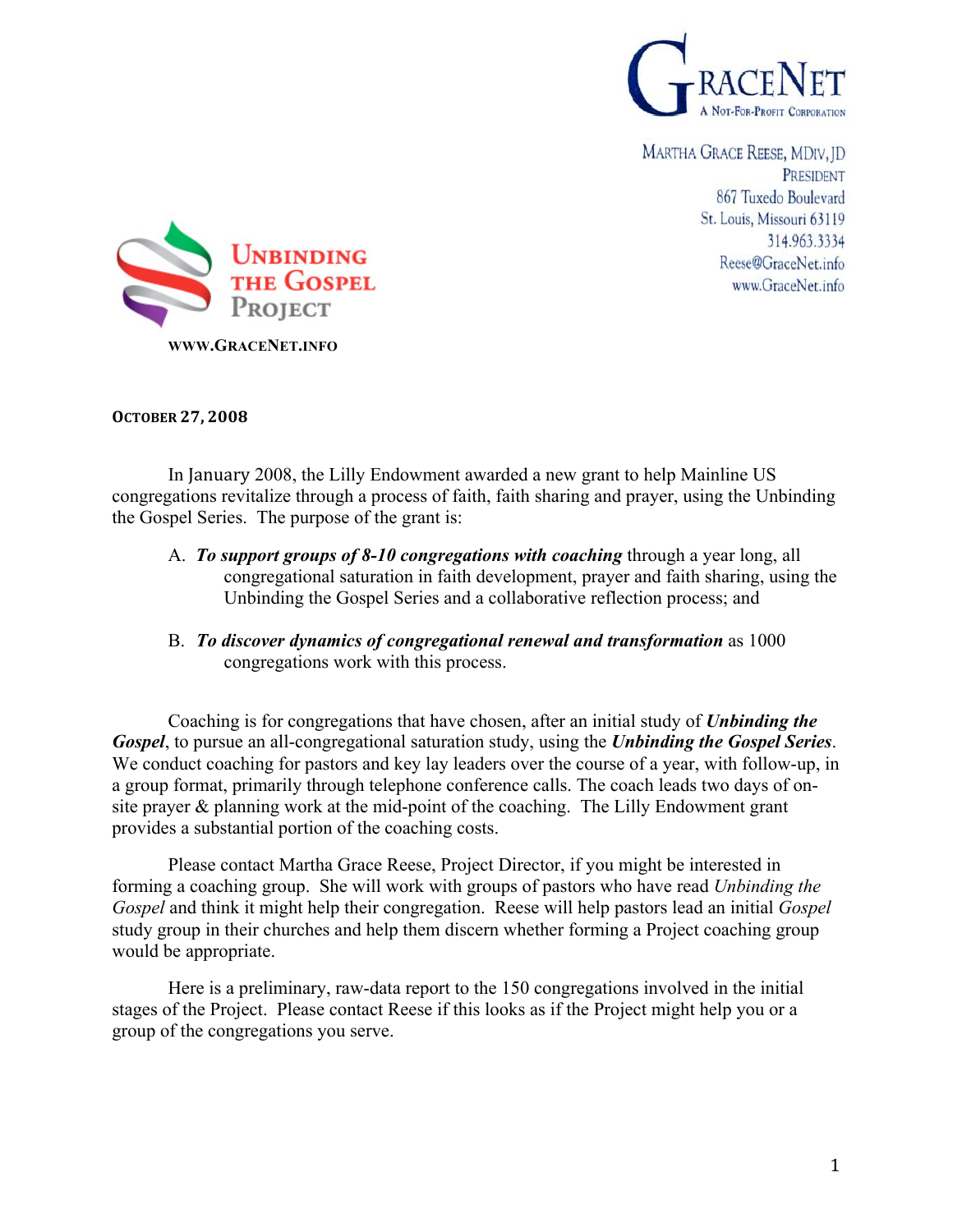

**WWW.GRACENET.INFO** 

# **FIVE KEY FINDINGS & QUOTES FROM PASTORS HALF-WAY THROUGH THE PILOT GROUPS**

*Big picture: The books work. The coaching helps. The year-long saturation experience is hard work - those who do it well are starting to change in great ways!* 

October 27, 2008

Dear Pastors and Leaders in Unbinding the Gospel Congregations,

You all are GREAT! Thank you so much to the 150 churches that are participating in this first year of the Project. We are so grateful for all your prayer, planning and thinking about your experience as you guide your churches toward E-vents and through some significant transformation. I thought it might be helpful to give you a sense of what we're learning in the 9 months since we started the Project. As I read all of your notes and reflection pieces, I see 5 main findings. We'll know more about long-term results of the *Unbinding Series* and the coaching in a year. We'll know *much* more in four years. For now, here's a "half-way through the pilot group findings" report.

Your churches range from 20 to 1850 in average worship attendance, represent 8 denominations, vary in theology from quite evangelical to extremely progressive and are located from eastern Pennsylvania and up state New York to Colorado and Idaho; northern Minnesota and Michigan to southwest Georgia and Texas. Some of you started last January, others a month ago. Congregational ages are from over 2 to 200 years old. Our ordained and licensed pastors' ages range from 26 to 80. Isn't that great?

#### *Our Five Big Findings*

1. **A big, all-church process like this is really different for most of our churches. Something this big "connects the dots" for people. It takes lots of planning. It requires different "muscles" than we usually use!** Most churches have only done a process this intensive when they've done a capital campaign. Seven or eight pastors have told me almost the exact same thing: "Wow! I guess it's about priorities. We've only put big, all-church efforts into raising money. We're ready to do the coaching. It's time to let God develop our *Spiritual* capital."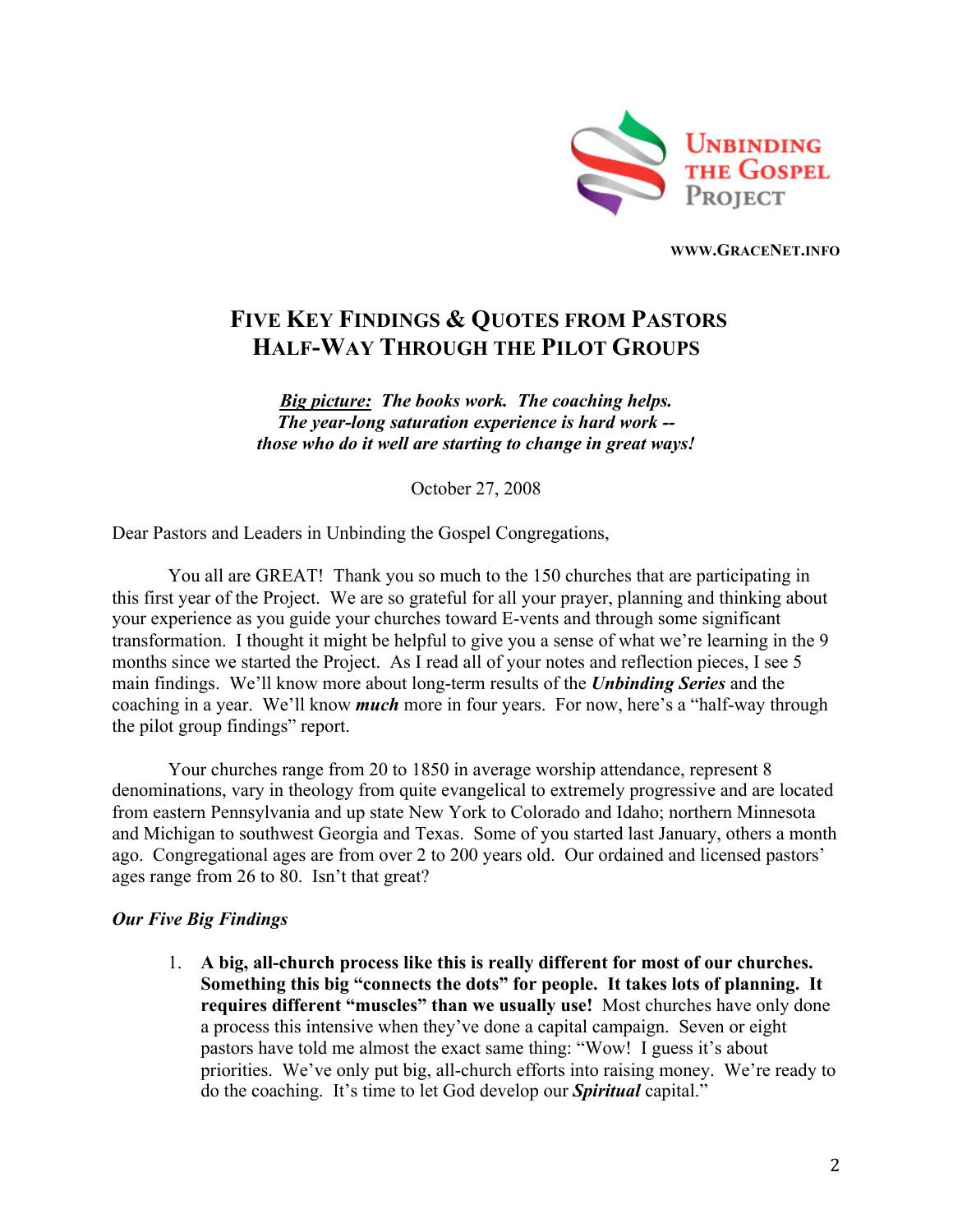- 2. *Pastors and lay people usually say that their covenants to pray daily are: (a) a challenging practice to develop, and (b) a powerful, joyous, transformative experience.* Here's the most typical statement of this finding: "Whoa! This is *killing* me! I had no idea how much I *wasn't* praying.  $\circled{D}$  Thanks for holding my feet to the fire. I had no clue that ministry could be this exciting. The Spirit really can do things with me when I listen."
- **3. Talking about our faith is not our strong suit in mainline churches. AND we can learn how to do it with** *great* **results!** One pastor told me: "We're reserved around here. It took every ounce of courage we had to come in and do the exercise at the end of chapter 2 in GOSPEL. But the results were staggering. People wept at the depth and power of each others' stories. That hasn't happened in this church. I just told our group something I've never talked about to anyone but my wife, and I love this church. I've served it for 12 years. The payoffs of doing these exercises are amazing. Then it takes every ounce of courage we have to come in the *next* week and do the exercise at the end of *that* chapter. But we're doing it!"
- **4. Thinking & talking about profound faith issues (and praying together) is fostering deep changes in congregational patterns of relationships. It helps churches navigate through differences of opinion. We're seeing early signs of congregational transformation.** The most frequent comment I hear is that churches are working together differently. We see (a) more open and honest relationships forming that make church a much more exciting and "growing" place to be *and* (b) churches moving together as a community in positive connections. Pastors point to encouraging (and remarkable) instances in which church members have dealt kindly and firmly with cranky people who have stopped forward momentum in the past.
- **5. Churches that have taken the process most seriously are showing signs of creativity, joy and numerical growth.** A conference minister says, "these pastors say that this process is the most intensive, hardest thing they've ever done, and they're thrilled with what's happening in their churches. They are coming up with all sorts of creative, exciting ideas. The pastors are having fun - that's not usual. The changes I'm seeing feel as if they'll stay and not disappear." Members are praying for people outside the church and are finding themselves in situations where people are talking about God and faith. Even at this early stage in the Project, we are seeing churches beginning to grow numerically.

We are still at the beginning, but what a great start! Thank you all for your love for God and these people you're serving, and for all the hard work and disciplined prayer you're putting into this. I thought it might help you to see what other pastors have been writing in response to their reflection questions. Here you go! These are unedited answers from pastors in just one group. We'll highlight another group next time. *Remember - when something great happens, tell us about it! (So - what do you think about this?)*

> Blessings, mgr Martha Grace Reese *(Reese@GraceNet.info)*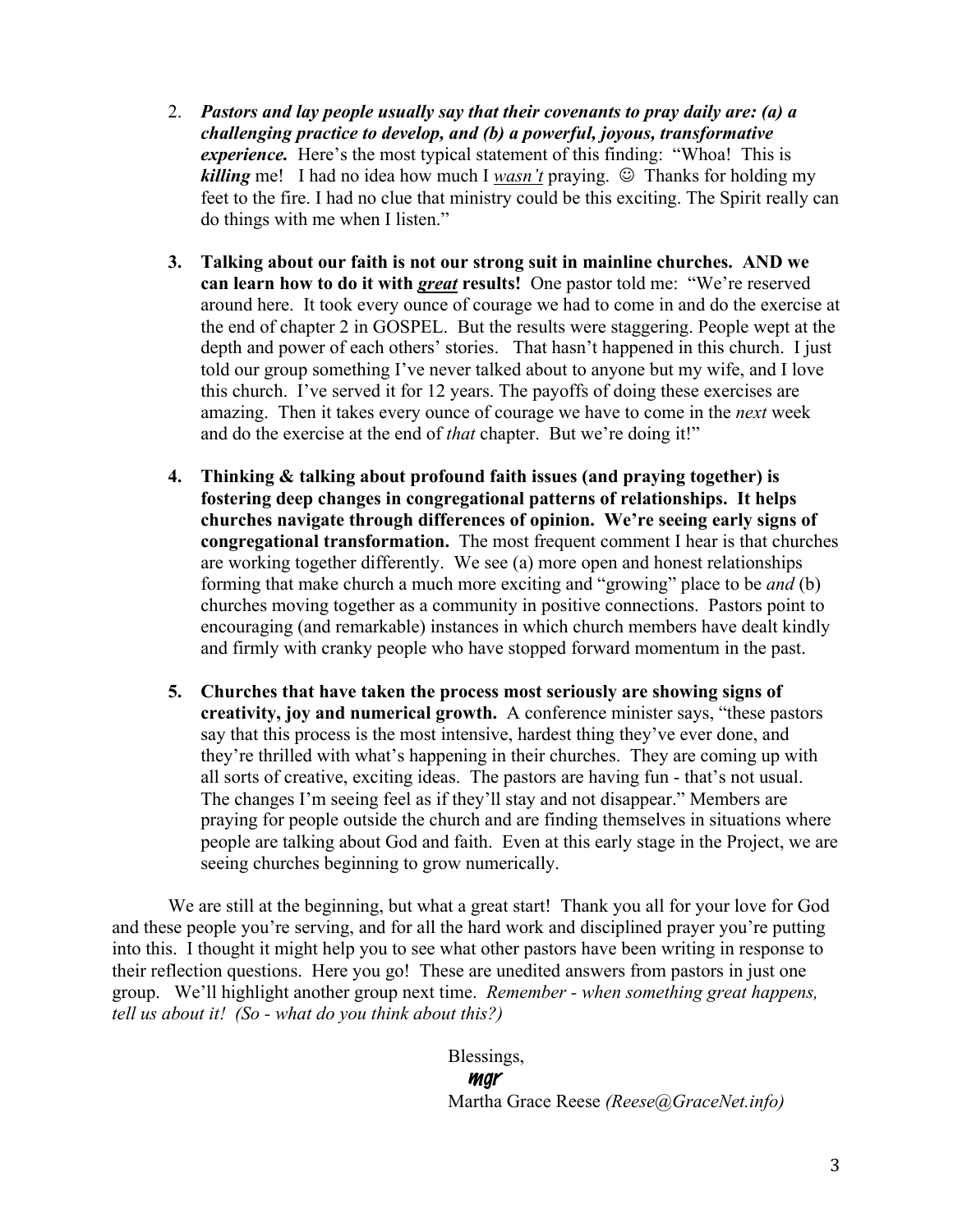# *Pastors' Answers to Reflection Questions* October 27, 2008

*All quotes except the first one come from pastors in one pilot group. The group started in January, 2008 and most of the churches are just beginning E-vents now. You'll see these pastors' struggles, their questions, their love of God and the people they serve, terrific insights and advice that may help you.* 

*From a coach, quoting the pastor of a church a month into coaching. (This is the only quote that doesn't come from the January '08 coaching group. The coach describes this pastor as having a profound grasp of the importance of both spiritual depth and pragmatic planning. I just threw it in as a very sweet, well-expressed "extra!"):*

"We're praying for each other. We're praying for people in the neighborhood we don't know. Faith sharing is increasing, but it's incredibly delicate and fragile. People don't yet have the words for it. My goal is to bring them to a place where they can tell their own stories. They're not there yet. But we're working toward it. It's very, very tender and sacred.

## *From a pastor, 6 weeks into coaching, answering two questions:*

#### *1. How are you praying each day?*

*2. How does your prayer relate to your spiritual leadership in your church?* 

My answers to these questions seem to be changing daily. For the past two weeks I have been struggling with the flu -- which has been a miserable experience for me, my wife, and our children who seem to want to do everything as a family.

There have been three ways that I have been focusing on prayer in the past few weeks. I have been spending some time in prayer at the beginning of the day – before my feet hit the floor. This is not a new practice, but I have been much more intentional about this time. In the past it was a very brief start the day in prayer and get it over with. As I am an early riser this seems to be the best "uninterrupted" time in my day. I have been quite amazed at how staying with this prayer has transformed this time, spent in thanksgiving, prayer for other people and the church, and prayer for direction and guidance for the day. I have found the prayer time to be lengthening. I was afraid that I would run out of things to say, but on several occasions, have been surprised to be interrupted by the sounds of others stirring in the house.

I have also been spending some time in my study in personal devotional time. I have been reading selections from Bonheoffer's writings and the scriptures (Bonheoffer's references). During this time I have taken some time for meditation and prayer. Some days this has seemed very exciting, other days the readings seem to be distracting.

I have also been trying to use my physical exercise time as a time of prayer. I have often found this time to be an effective time to think, to plan and solve problems. I usually spend 30 to 40 minutes in cardio activity several times a week. A good amount of time, but the gym can be a very distracting place. I have been attempting to focus on praying in repetitive phrases –"Lord Jesus Christ, Unbind Me (or "Our Church) or perhaps a passage of scripture, etc... I expected this to be soothing and meditative. I did not expect two things which I experienced. 1. Time elapsed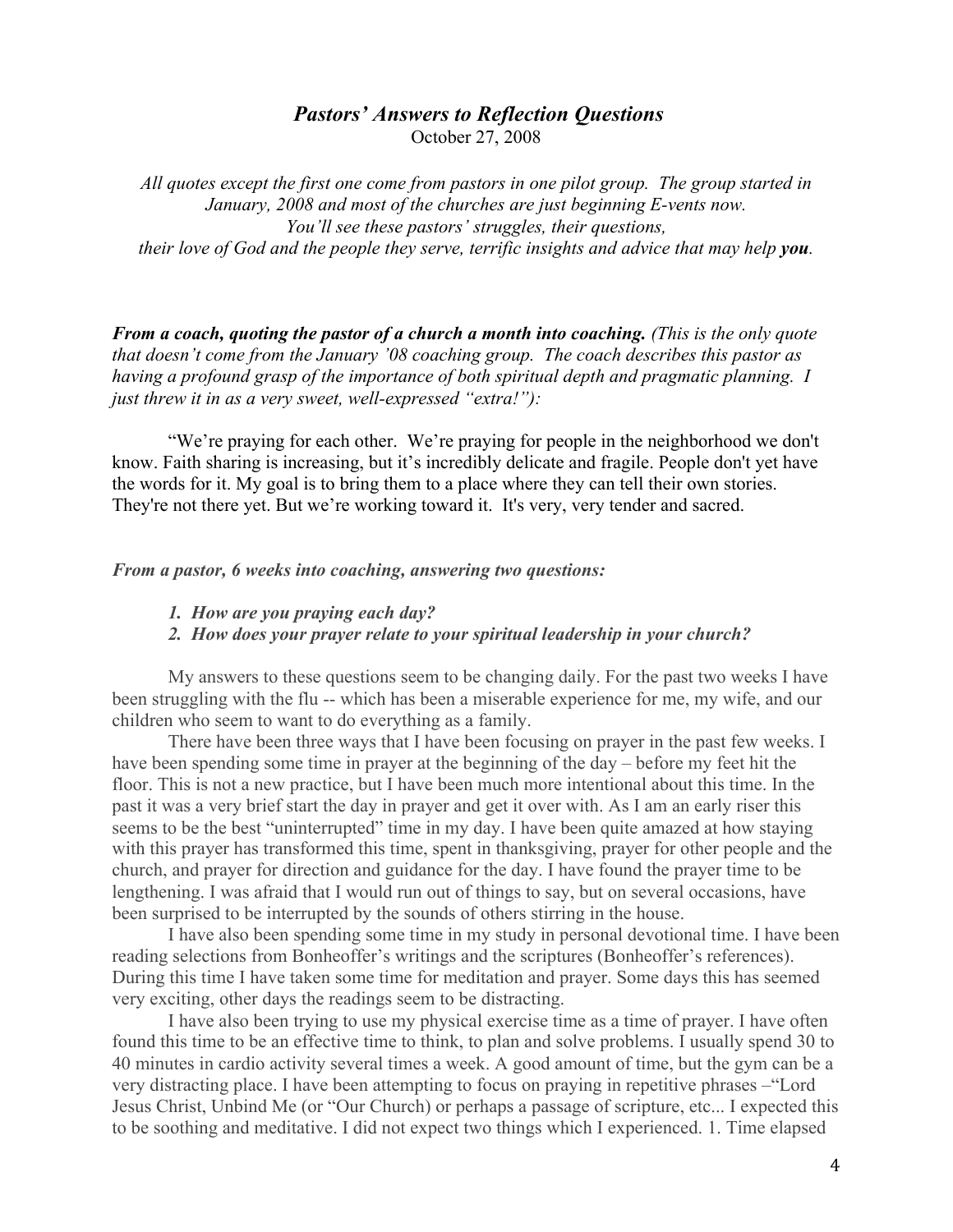very quickly. I found on almost every occasion I went over the time I had planned to spend on the machine and did not realize the time had gone by. This is quite different than my usual passing the time calculating over and over again what % of my workout had been completed. 2. I stayed within my target heart rate almost the entire time of the workout (ex. On my last workout 39.4 minutes out of 40, my heart rate was in the target zone) This has never happened to me in the past (repeat –never happened before) there is no question that using this physical exercise time as a time of prayer has had a clear impact on my experience of time and physical well being.

As I said earlier I have been struggling with the Flu for the past two weeks. This has been a miserable time physically and spiritually. During this time, most of my prayer time has been spent wallowing in guilt/self pity. I honestly did not have the mental or physical ability to focus on prayer. It was very difficult to just be in prayer I finally had to give it up to God and just be with God in prayer. When our 7 month old was crying and every bit as miserable as I was, I realized I didn't know what to say. When the two year old showed every sign of having the flu, but still had the energy to dump another kitchen drawer, I didn't have the right words to pray. But I knew someone was going to be asking me how my praying was going. So, I had no alternative. I had to ask God to pray for me. I had to sit in prayer with God, and let God do the word part. This was a difficult time of prayer. Yet I found myself asking God over and over again to pray for me. This was very helpful prayer.

I believe this has had an impact on the prayer life of the congregation. I have found myself talking with people about prayer in a very different way. There are several things I have noticed or have had people share with me

1. The folks who come to the Tuesday morning Bible Study have told me the studies have been very exciting lately.

2. Following a Board meeting I missed due to the flu, the President told me (with excitement) she had found devotion on her own using the Lenten Email Devotions from our denomination we had encouraged people to use. This was something she would have said she was uncomfortable doing in the past.

3. A Deacon contacted me following our first gathering of UNBINDING THE GOSPEL to say he wanted to share an experience of feeling closer to God he had not shared at the gathering. One Sunday my wife and I had approached him after noticing he had not communed during the service. He said that at that moment he felt very close to God. He said it had meant a lot to him (we were really unaware of how much it meant). He said he had never shared this with anyone else, but he wanted to share it now.

4. We have been having a difficult time finding a new organist. Following an interview that was less than hopeful we began a conversation with people saying we have no choice and will need to settle for what we can get. I said very little, as I have no voice and spend much of this coughing. In a short time the conversation moved to we need to go home and pray about this – not think about it, or make phone calls, but we need to pray about this – this is very unusual for our congregation.

5. Finally, last Sunday after thinking I was up for leading worship (I should have stayed in my sick bed), I did a sad job of leading worship During the Prayers of the People we always ask for prayer requests -- I did not expect someone to stand up and ask for prayers for me – I thought maybe "you fool, go back to bed" but not to ask prayers for me. We have only taken a few baby steps in this prayer process, but there have clearly been a change – It strengthens my faith that God can do some things that we cannot even yet imagine.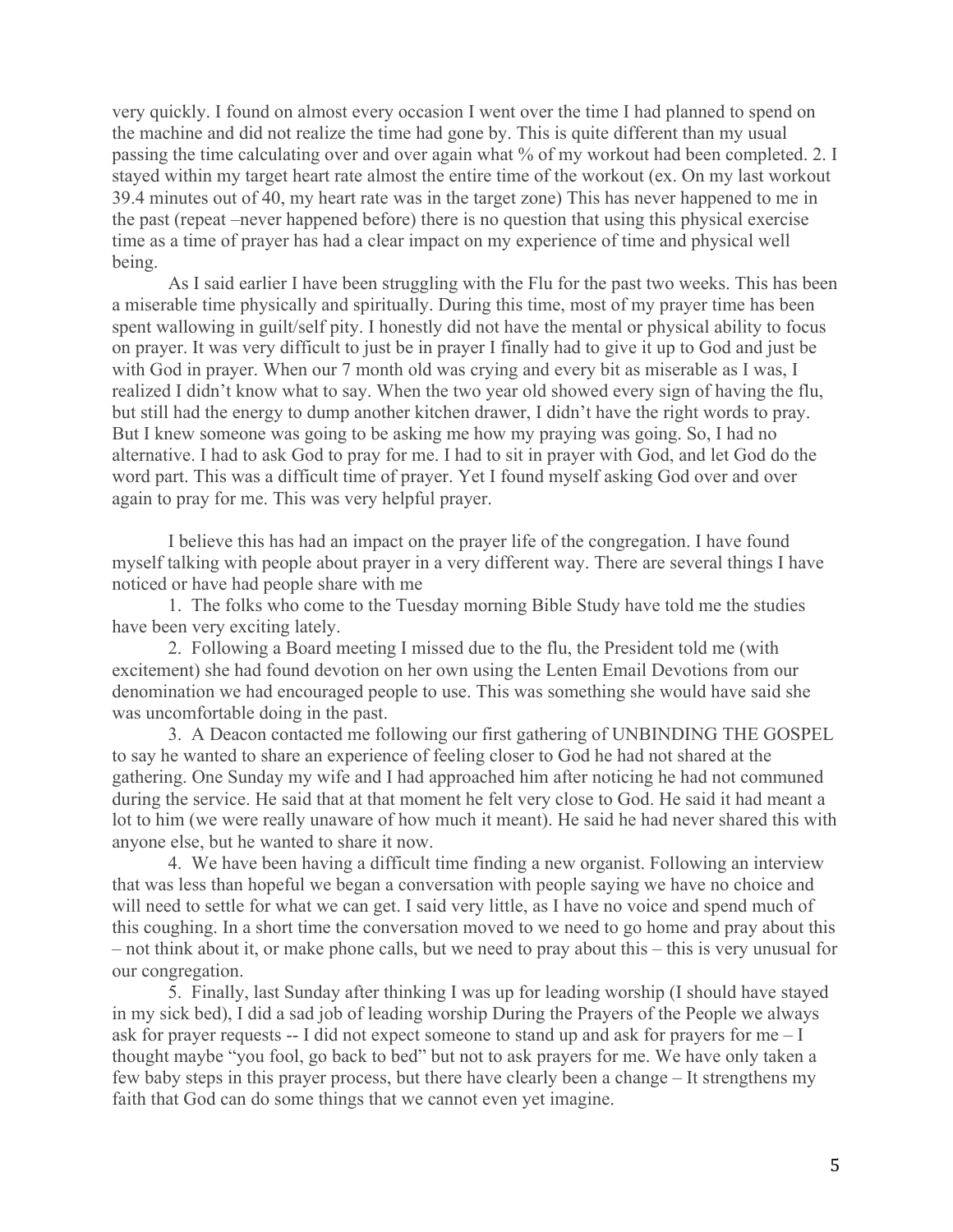*The rest of the writing is from pastors of churches that have been in the coaching group for 9 months. They are all answering these two questions:*

- *1. What has happened in your church because of your Unbinding the Gospel studies? Any good stories?*
- *2. As you reflect on your congregation, do you identify any markers/signs/indicators of transformation? What encourages the transformation? What impedes it? What's going on in your church?*

## *Pastor, after 9 months:*

We have almost 100 members signed up to read *Unbinding Your Heart*. Our Prayer Team has pretty much decided to continue meeting after the E-vent every Wed at 5:45 pm. Some younger leaders have spoken in church about the effect of the *Unbinding the Gospel* to their faith.

We will begin our whole church work in Nov and I think the church is looking forward to this as a next step in reclaiming our evangelical nature. One of the transformations is that we are welcoming and keeping more people who feel outside the church - gay folk and young singles and our members are very open to the understanding that Jesus welcomes us all, a message I have been hammering away at for 9 years. We have a few grouchy old people who are never very happy, but are loud about it. We just smile and I tell them that if Jesus accepts them and me, then Jesus can accept anyone.

#### *9 months into coaching*

We are just beginning our E-vent. This past Sunday was sign up Sunday and we will begin with the 40 days in October. There was an air of excitement in the church. More than 60 members of the church have signed up for small groups and we have more to contact. Our shutins will have difficulty in participating in the small groups, but seem excited to be included in the 40 days of devotions.

I was very pleased to see our group facilitators' walking around with their copies of the book with them. People are asking questions and, in general, seem happy to be a part of the event.

Our Board of Christian Education seems to be on board. Although it has caused some anxiety over how everything will work out. We have never done this type of program before, so we are not certain about how everything will work out. Our biggest dilemma is where to put all of the groups on Sunday morning. In addition to our regular classes, we have four small groups who would like to meet on Sunday mornings at the church. The growth can be seen – they were too busy for Sunday morning classes before. The struggle is there – where are we going to put them all on a Sunday morning. We will figure it out and Relax into God.

We also have a group of mid-thirties to mid-forties, with children group that wants to meet on Friday night. I honestly was surprised that they would be willing to give up Friday nights for something with the church.

There is a different atmosphere at the church. People who have come to the church have noted this change.

A new family began attending about five weeks ago and will be joining the church. They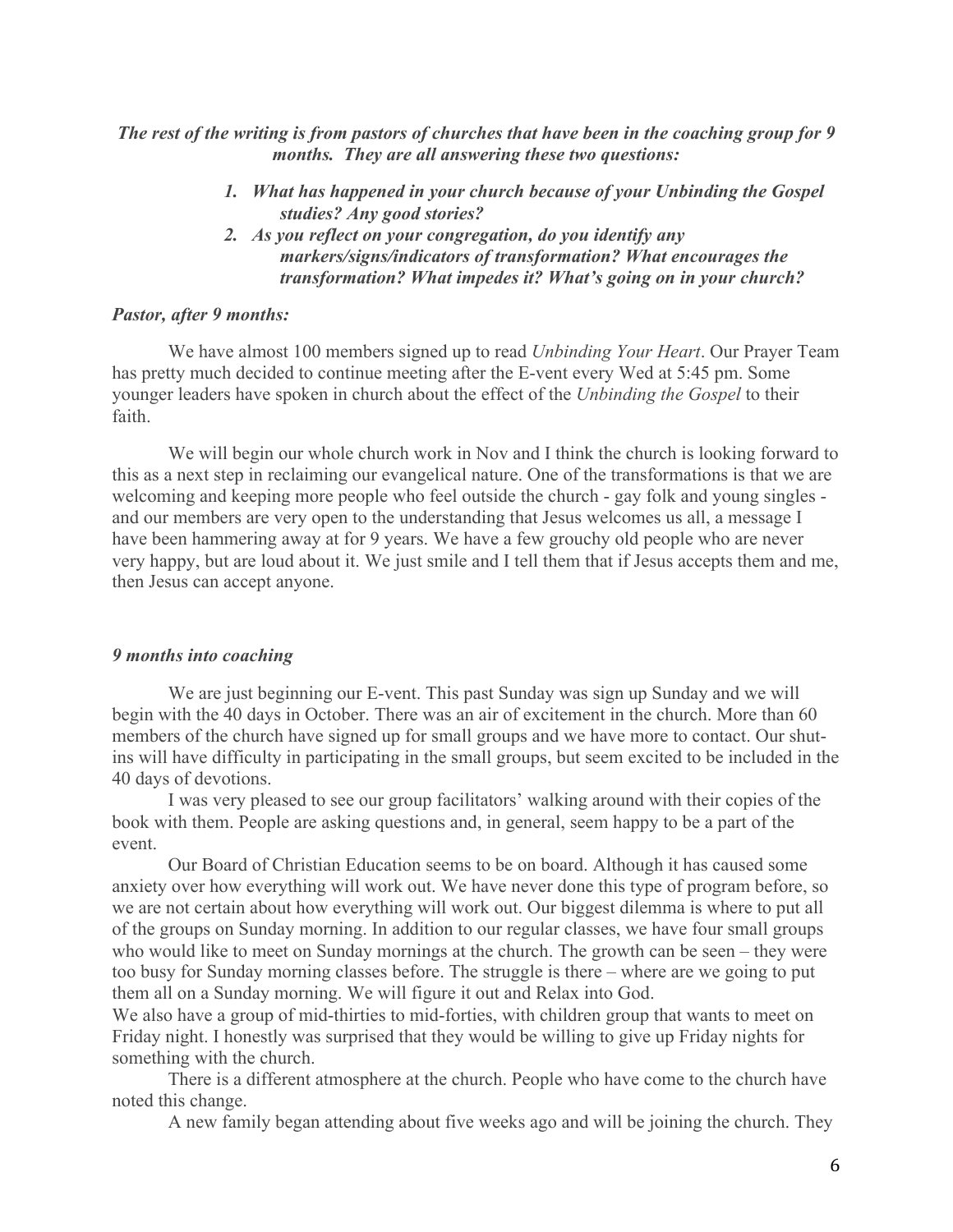said they had lived in the area for almost two years and had visited several churches, but did not feel the welcome and the greeting at the other churches.

One women who has recently begun worshiping with us telephoned me this week to inquire about the 40 days and which group would work best for her.. "Our hope," I said, "is that this will have a dramatic impact on the people and the congregation." The woman, who has participated in small groups at another church said, "Oh, it will." I believe our membership is beginning to believe this process will make a difference in our church life.

We do have barriers.

Primarily we are asking people to make changes. It takes a lot of intentional behavior and commitment. It also asks us stretch our comfort zone. This can be very overwhelming for people. Again we say relax into God and take one prayer at a time.

We do have some people who are resisting. One woman refuses to participate, and is very surprised so many people in the congregation are participating.

We also had a very negative situation between a few members of the congregation. It was a not un-common event in the life of our congregation. However, it was dealt with in a very different manner.

One of our members did not like a decision of our governing body. Over a couple of weeks the tensions grew, and this person became quite angry. She went as far as to make a public display on Sunday following church. Members of the congregation and I tried to speak with her. When we shared with her that we could not accept name calling and personal attacks on one another, we were informed that her words and actions were intentional and she wanted everyone to know what she had to say. It should not have been a surprise, for years she had used verbal aggression and intimidation to get her way.

She did not get the response from the congregation she was expecting. Shortly thereafter we received her letter of resignation from the church. She was quite shocked to learn the Elders had received her letter, were taking seriously and would present it to the Consistory. Behaviors that had worked for so many years did not receive the expected response, and the leaders of the congregation were acting in a very different manner as well.

We, the Elders and Pastor, did meet with her again. She did want her letter of resignation back. She also reaffirmed that her actions were intentional, and expressed her strong disapproval of a list of members of the church. We did not hear her say that she wanted to affirm her covenantal relationship with the church, or that God had anything to do with anything.

It was decided by the Elders that a 90 day "cooling off" period was needed. If after this time she wanted to affirm her relationship with the congregation we would welcome it with open arms. We do not know how this will turn out, but we do know that she has been worshipping with us on Sundays.

### *9 months into coaching*

We also had a first a couple of weeks ago. We held our first Men's Breakfast Bible Study. There we 11 people in attendance and all seemed to participate and be engaged with the text. Our study focused on Moses as a prominent male character in the Bible. The men were in agreement that they want to continue to get together. In the past there has been no interest shown.

What is encouraging is that we can see areas of growth, and we can see that we can work through stressful and destructive situations. We are still at the very beginning of our journey through the 40 days. We continue to pray and trust in God.,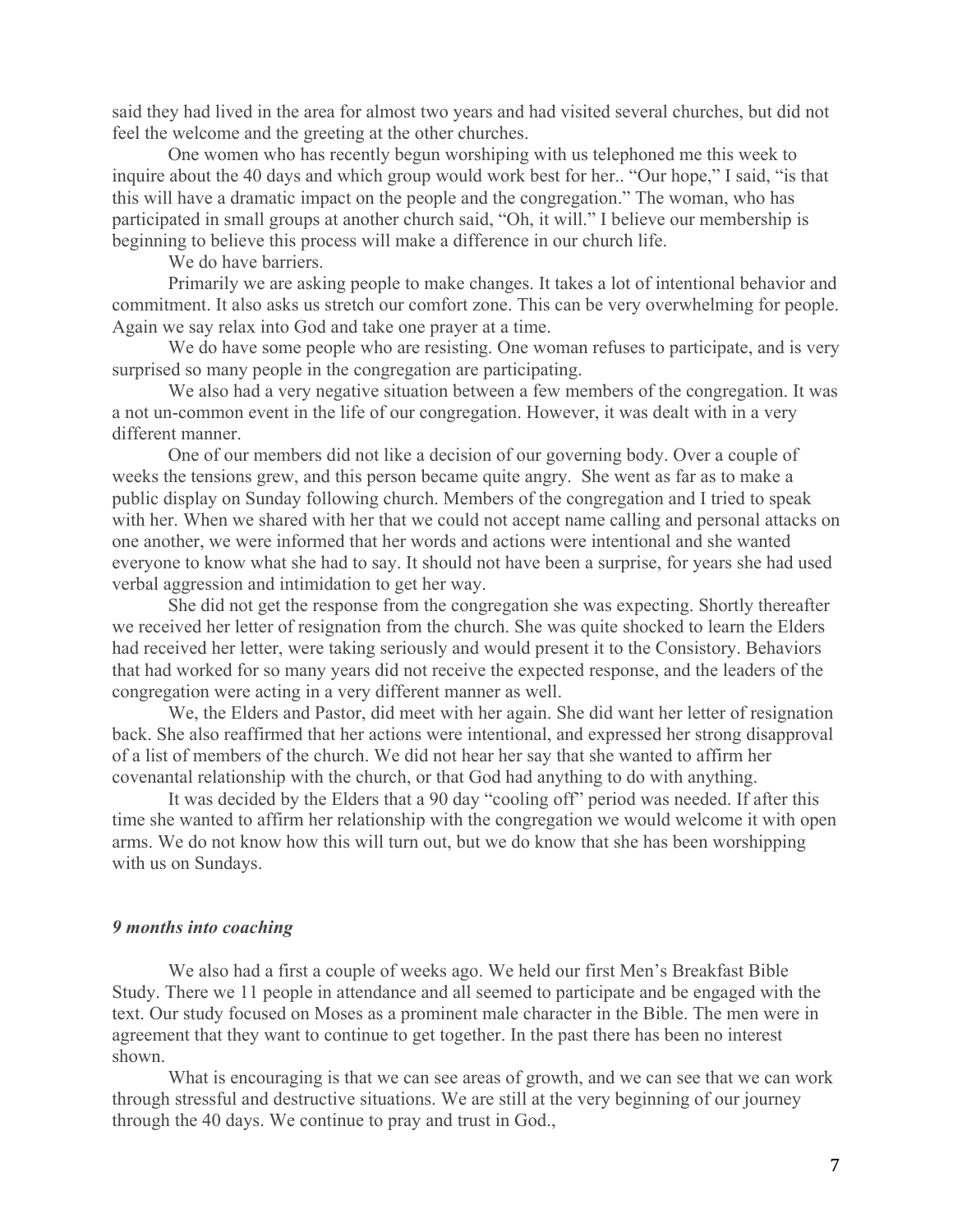## *9 months into coaching*

*What's happening in our church?* There seems to be a encouraging sense of interest in the upcoming E-vent.....not excitement but interest. Folks are talking differently among one another --- they are practicing faith sharing in ways that our church has not seen. And some folks who would not express their faith verbally in a public setting, are less reluctant....this occurred just last evening during our board meeting. Encouraging signs.

*Signs of transformation?* Transformation we are seeing or that I am seeing is a willingness to talk about faith, a purposeful mindset that talking about faith is healthy and good. We have a newly 'organized' Sunday prayer group that will be around for our 40 days and it might take on a life of its own. Too soon to tell on that one. We've been able to deepen our corporate prayer life as a congregation with just some injection of 'fresh strategies' for us...nothing major but obviously meaningful for the congregation. We are using more of our kids and teens in worship in key leadership areas without violating our tradition. We are seeking to find creative and helpful ways to engage in a ministry of hospitality......yesterday and this coming Sunday will be two keen illustrations of that. And people are just taking upon themselves, without prompting, or asking, to spend the time on behalf of others, of sending a note or a card to someone suffering from grief or crisis. Infectious transformation.

*What impedes transformation?* Weariness by many folks....folks who are carrying administrative, teaching, ministry tasks and they are tired. We are seeing more visitors and we have received new members but with the exception of one newer member, the rest are here but don't have the 'background', are not discipled sufficiently to carry on some tasks nor show any desire --- like a entitlement rather than servant mentality.

We keep working ......hopefully as a congregation we can be open enough to the Spirit that during the 40 day E-vent --- we will discern maybe lots of things. I have to say personally that I am not carrying this 40 Day E-vent on my shoulders that I need to 'make something happen'. I think that is a good thing.....especially for someone like me.

# *9 months into coaching:*

*What's happening in your church?* We had 46 people participating in the *Unbinding the Gospel* course; 13 in the first round and 33 more in the second round. Where were some wonderful testimonies that came out of those. "I've gotten to know some people here, that I thought I knew, so much better." "I have never thought about sharing my faith with others and wasn't even aware that I didn't know what I believed much less how to share it. This course helped me to see I've got work to do." "The support that I have felt from you all during the time of my family's crisis has made such a difference."

*Signs of transformation?* Just the fact that our Board is moving forward to have an *Unbinding Your Heart* series this fall is a positive indicator. They preordered 100 copies of *Heart.*

One family scheduled a prayer/healing service in our chapel for their extended family to focus on a crisis the family was having and invited a few of the unbinding group to join them.